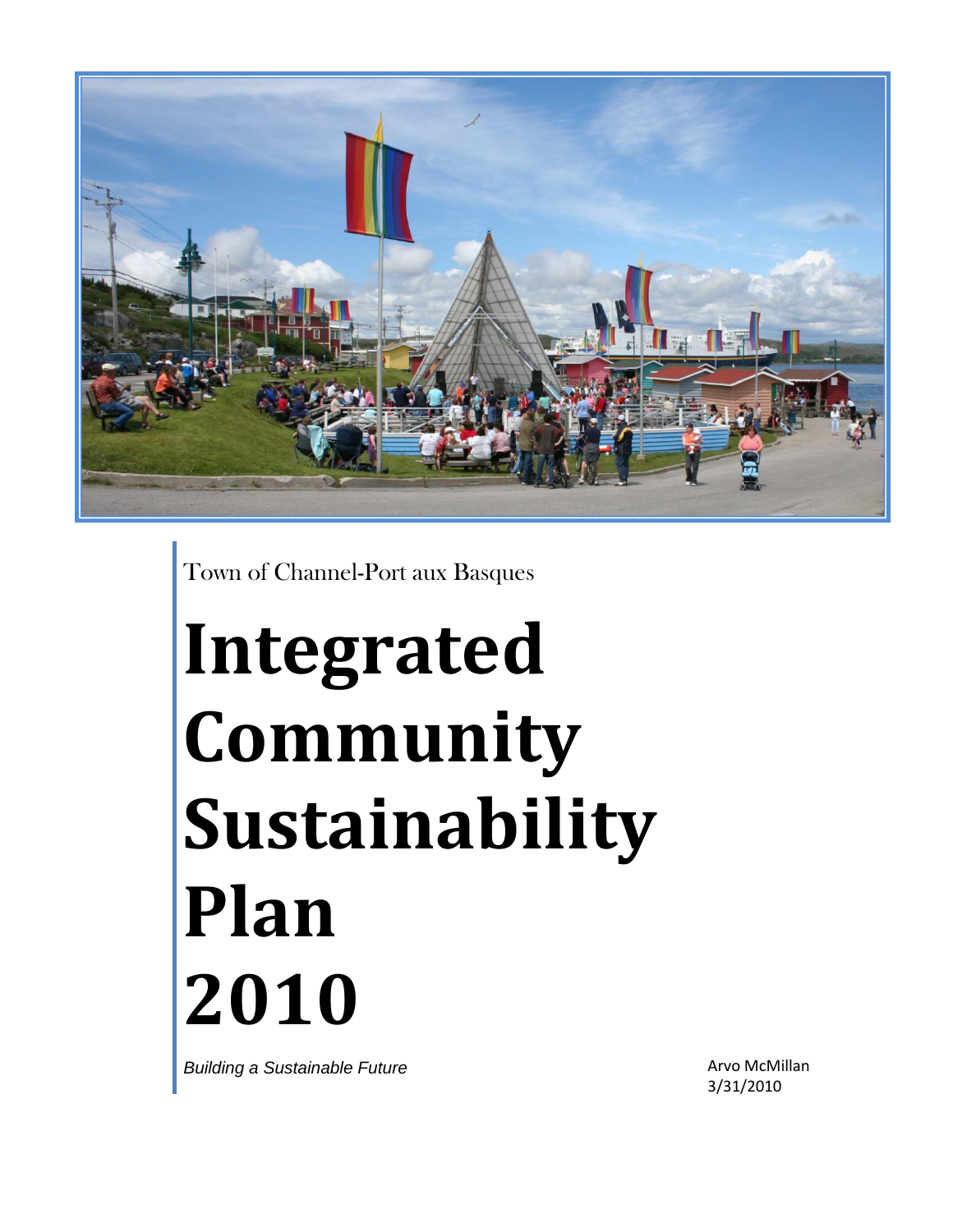

# **TABLE OF CONTENTS**

#### **Contents**

|                | 2.1           |  |  |
|----------------|---------------|--|--|
|                | $2.2^{\circ}$ |  |  |
|                | 2.3           |  |  |
|                | 2.4           |  |  |
|                | 2.5           |  |  |
| 3              |               |  |  |
|                | 3.1           |  |  |
|                | 3.2           |  |  |
|                | 3.3           |  |  |
| $\overline{4}$ |               |  |  |
|                | 4.1           |  |  |
|                | 4.2           |  |  |
|                | 4.3           |  |  |
|                | 4.4           |  |  |
| 5              |               |  |  |
|                | 5.1           |  |  |
|                | 5.2           |  |  |
|                | .21           |  |  |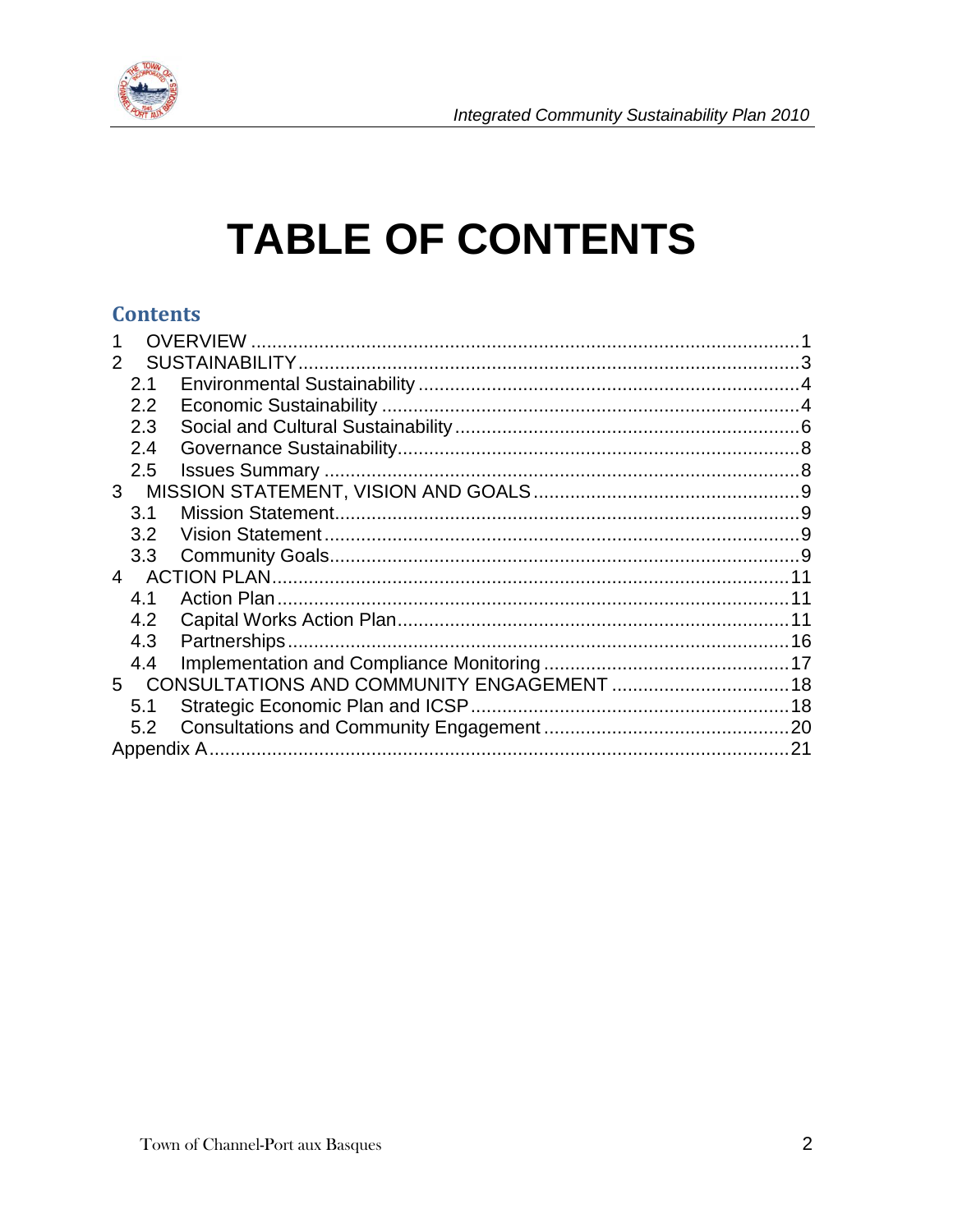



#### **TOWN OF CHANNEL - PORT AUX BASQUES MUNICIPAL PLAN 2010 APPENDIX INTEGRATED COMMUNITY SUSTAINABILITY PLAN**

## <span id="page-2-0"></span>**1 OVERVIEW**

The Channel - Port Aux Basques Integrated Community Sustainability Plan (ICSP) has been prepared concurrently with and under the same process as the Town of Channel - Port Aux Basques Municipal Plan 2010. Another important source for this ICSP is the Channel-Port Aux Basques Strategic Economic Plan 2009 that was completed in July 2009.

All three major documents work toward the same basic goal: to enable the community of Channel – Port Aux Basques to become a more sustainable, liveable community for present and future generations.

The municipal plan and development regulations focus on land use issues, the built and natural environments and the management of these help to create a better community. The Strategic Economic Plan that was prepared after much consultation focuses on the economic, social and cultural aspects of the Town's development, with a strong emphasis on port development. The Integrated Community Sustainability Plan is designed to emphasize the sustainability aspects of physical, social and economic development. Both the Municipal Plan and the Strategic Economic Plan provided opportunities for community consultation and public input that was used to identify community values and priorities.

This ICSP is referred to in the Municipal Plan as an important tool in implementing the goals and policies of the Plan. At the same time, the Municipal Plan and the Development Regulations under the Municipal Plan through the policies and regulations pertaining to sustainability related matters are a vital element in ensuring the success of the Channel - Port Aux Basques ICSP.

The ICSP is an appendix to the Channel - Port Aux Basques Municipal Plan and can be amended and upgraded without amending or altering in any way the Municipal Plan and Development Regulations.

The Integrated Community Sustainability Plan (ICSP) for Channel - Port Aux Basques, is a Provincial requirement for Municipalities availing themselves of infrastructure funding under the Newfoundland and Labrador – Government of Canada Gas Tax Agreement (GTA).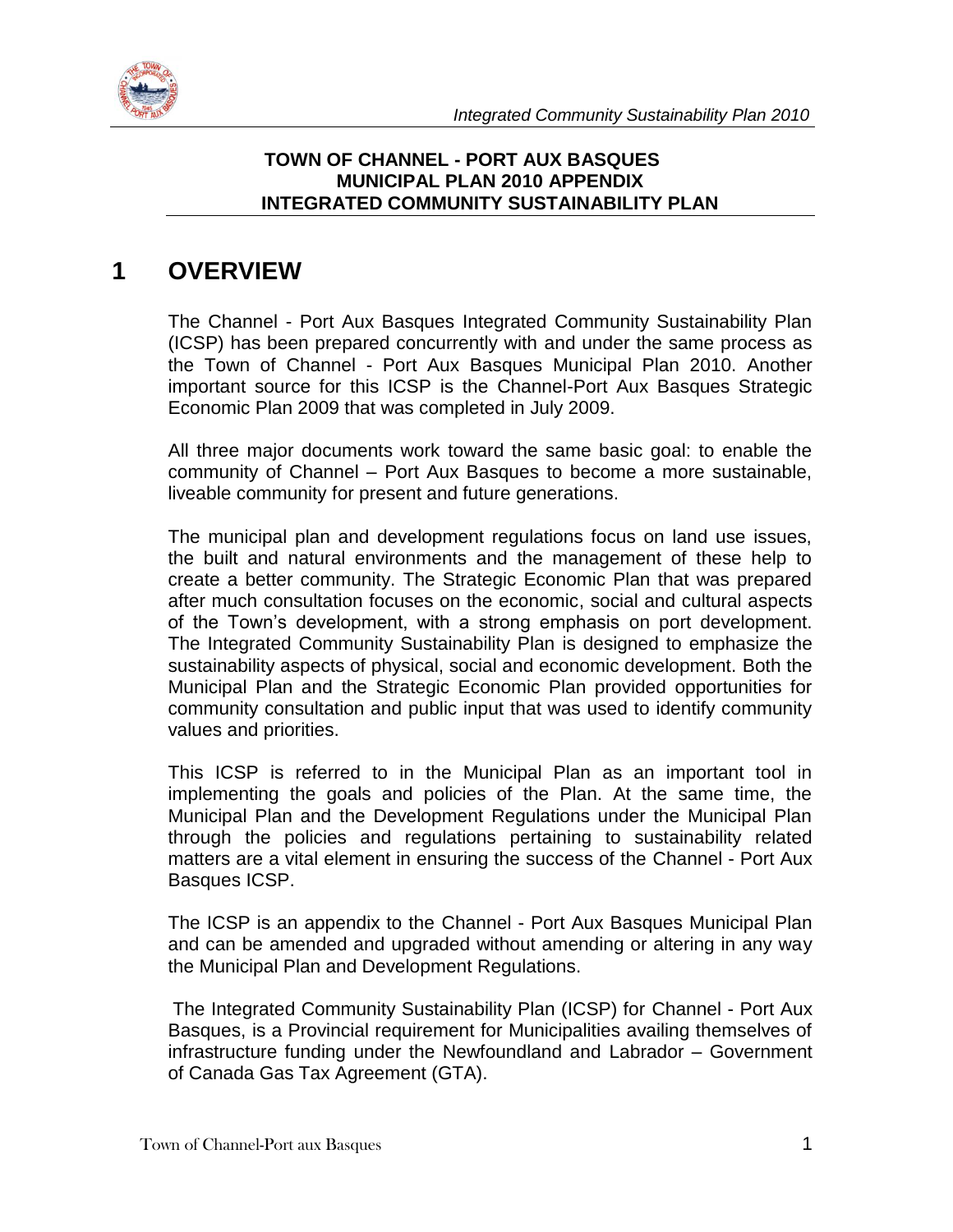

With the assistance of Municipalities Newfoundland and Labrador, on August 28<sup>th</sup>, 2009 the Council of Channel-Port aux Basques completed the Sustainability Self Assessment Tool Kit. This process identified various areas that needed to be addressed during the upcoming Municipal Plan review. The most notable areas for sustainability referred to upgrading and improving Town infrastructure and creating opportunities to attract and retain the population base.

Under ICSP Framework document, "some of the characteristics a sustainable community displays [are as follows]:

- Manages resources within ecological limits by developing infrastructure and service delivery programs that preserve biodiversity and keep greenhouse gases to a minimum.
- Provides the means for citizens to meet economic needs by availing of local vendors and service providers while providing a "liveable wage" to employees.
- Promotes socially just and inclusive communities by engaging the public, developing community cohesiveness and empowering citizens with decision-making capacity.
- Promotes creative and vibrant communities through activities that celebrate and cultivate heritage and cultural expression."

The ICSP Framework document further identifies the following sustainability pillars, namely:

- Environmental Sustainability
- Economic Sustainability
- Cultural Sustainability
- Social Sustainability
- Governance Sustainability.

These pillars are slightly modified because of the unique nature of Channel-Port Aux Basques.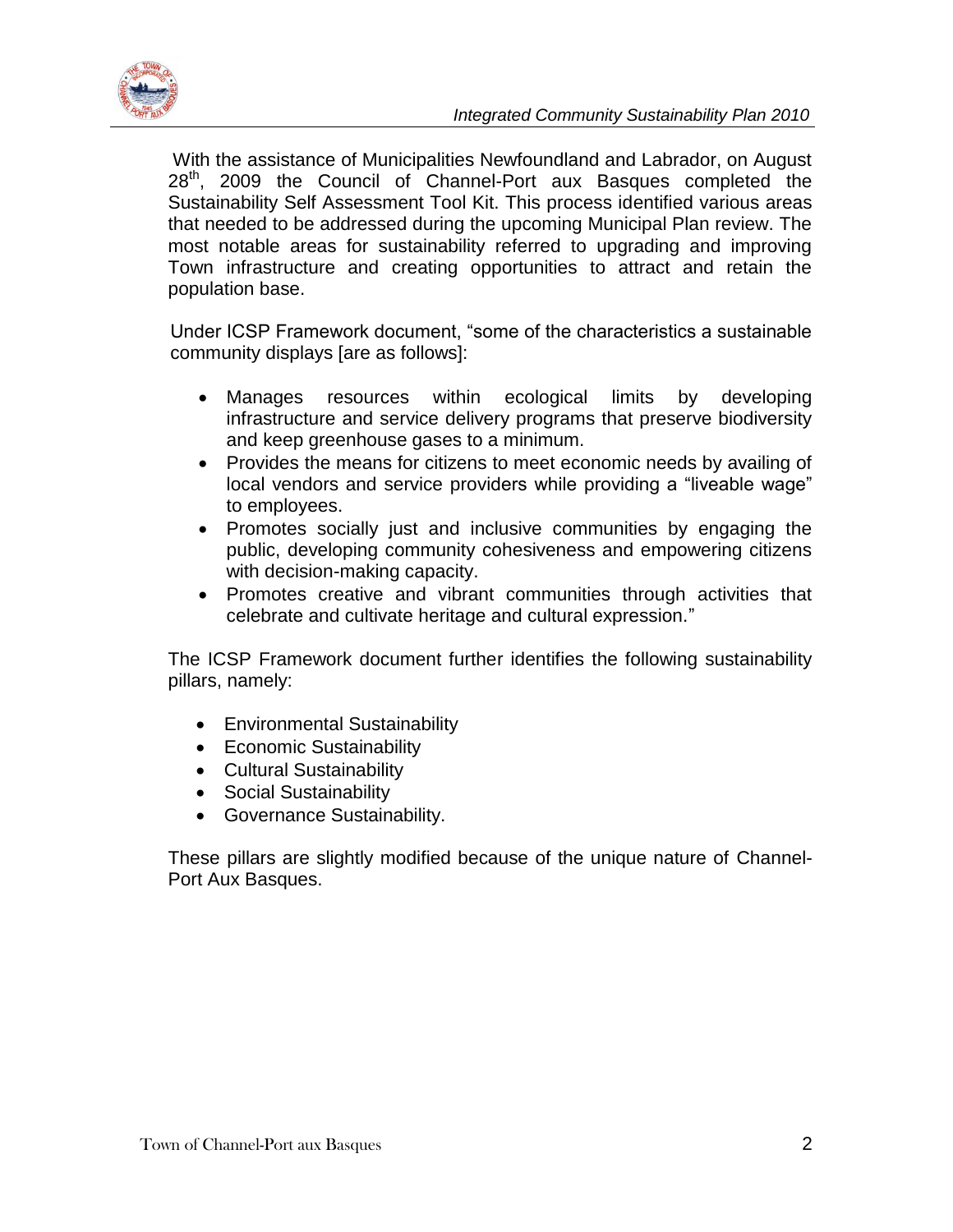

## <span id="page-4-0"></span>**2 SUSTAINABILITY**

Growth is a major goal of most communities, yet sustainability is the reality in much of Newfoundland and Labrador. An increasing emphasis for rural Newfoundland has been on meeting the current needs of the population without compromising the ability of future generations to meet their own needs.

Channel-Port aux Basques has embarked on a Municipal Plan and Strategic Economic Planning process to determine areas of possible growth and sustainability for the community. Under this process the Town is setting out the positive actions that community leaders and citizens can pursue to ensure the longevity of the community. The sustainability of the Town will be supported by the environmental, social, cultural and economic sectors – and good governance in the form of prudent fiscal management and a transparent governance process which entails a high level of citizen participation.

Viewing sustainability in relation to the pillars supporting the community allows leaders to identify community issues and construct a multi-faceted approach to implement sustainable development. The environment is a critical pillar to community sustainability, especially in a culture increasing aware of resource usage. This was evident once the environment was selected as criteria in determining development. The economy and employment are desired areas of stability the residents of the community would like addressed. With an emphasis on the economy and growth, the Town completed a Strategic Economic Plan to coincide with the sustainability plan. Finally, the social and cultural heritage of the community will need to remain strong to cement the history of the Town.

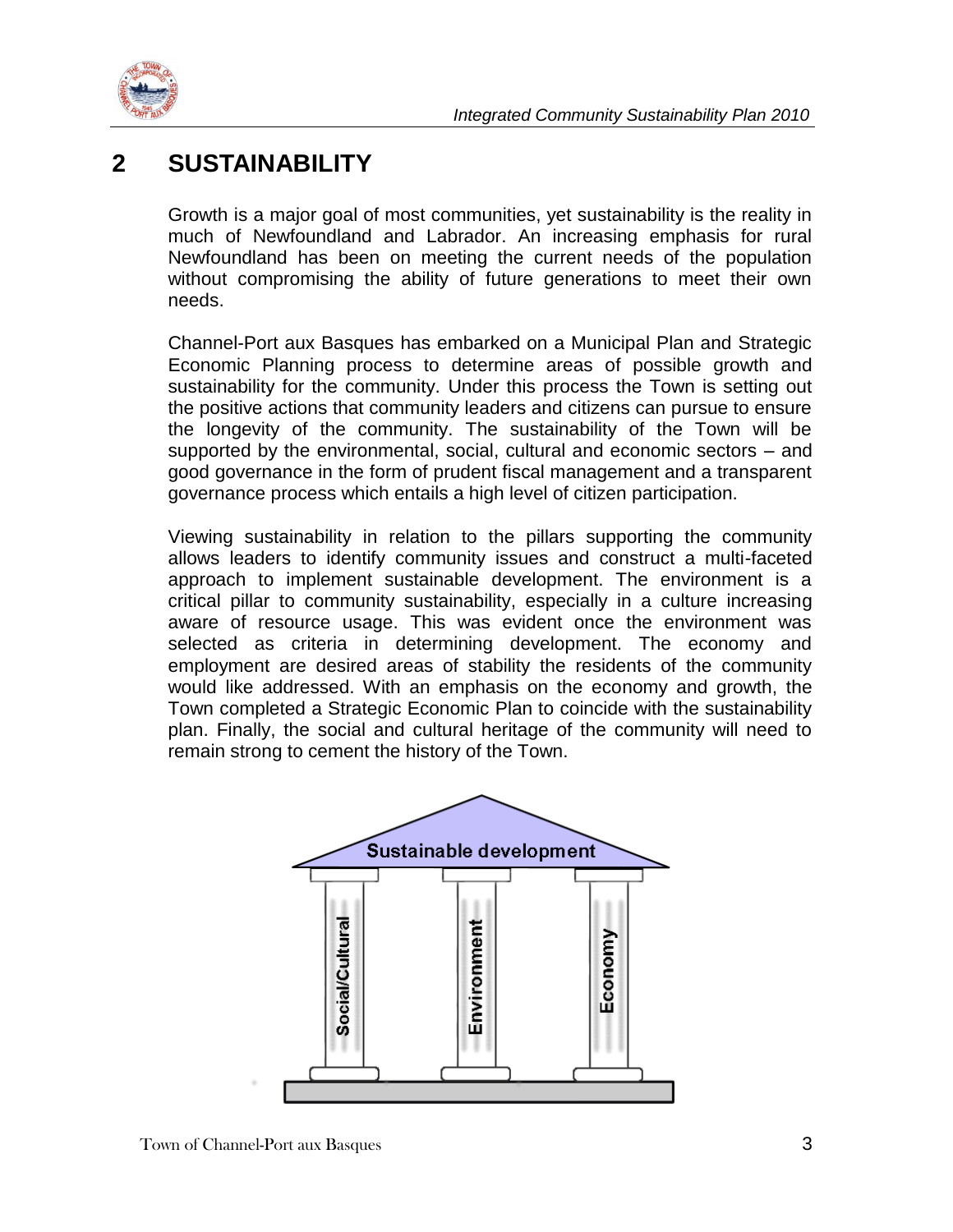



#### *2.1 Environmental Sustainability*

<span id="page-5-0"></span>Creating a sustainable environment helps ensure a clean and healthy environment for the future residents of Channel-Port aux Basques. The environment is the base on which social, economic and cultural sustainability must be built. Founded on the fishing industry and experiencing growth in resource exploration in the region, the environment is key to economic growth. This growth must ensure the preservation of the environment to allow future generations the ability to be sustainable in those industries and others. At the same time as resource exploration, the community is experiencing a growth in the tourism industry. Maintaining a pristine and sustainable environment aids the growth of this and other sectors which also contributes to the overall sustainability of the community.

Nestled between the sea and Table Mountains, the culture of Channel-Port aux Basques has fundamentally relied upon the environment for employment, recreation and the basic necessities of living. In all future developments, a respect and enhancement of the environment will need to be addressed to ensure the best possibly quality of life and to make the community an attractive place to live. Some of the issues that Council must face in creating a sustainable environment will be the treatment of waste water entering the waterways, a healthy water supply and green space for recreation and leisure. Council will also adhere to the new provincial waste management strategy for solid household waste. As the largest municipality on the Southwest Coast, the Town will lead the region in the establishment of a regional waste management site and further the environmental sustainability agenda of the province. These concerns have been addressed in the Municipal and Strategic Economic plans.

With such strong ties to the culture of the community, and multiple industries dependent on its future, the environment is the base for sustainability of all other pillars.

Policies and regulations under the municipal and development regulations ensure insofar possible that environmentally sensitive areas are protected and the impact of storms and flooding is minimized through land use policies and regulations.

#### *2.2 Economic Sustainability*

<span id="page-5-1"></span>The Town of Channel-Port aux Basques continuously strives to develop and diversify the economy to maintain the sustainability of the community. Various initiatives have been pursued by the Town and other stakeholders in recent years to reach the goals of the community. The Town will continue it's close and successful partnerships in economic development through partnering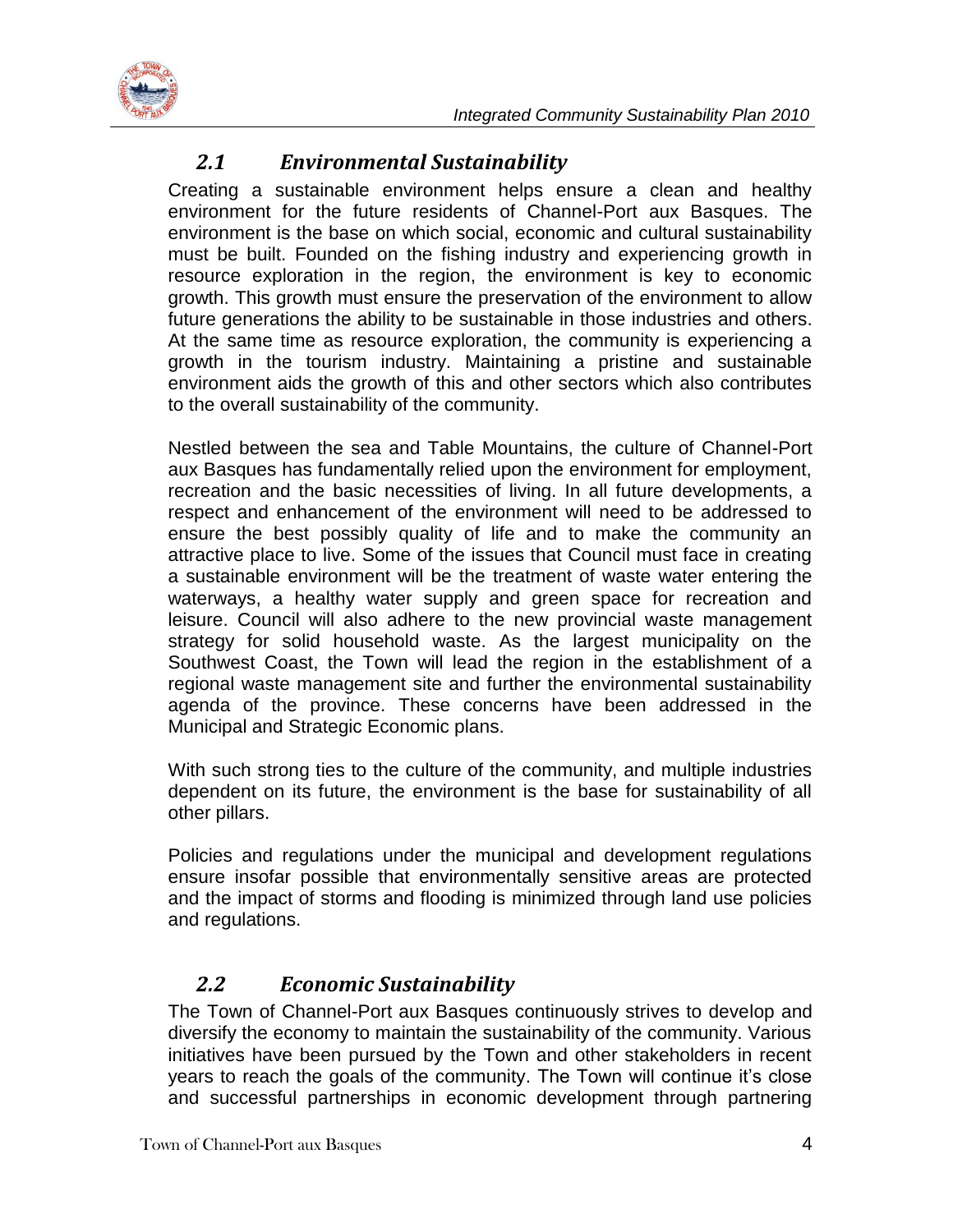

with the Rural Secretariat, Zone 10 Regional Economic Development Board, the Port aux Basques and Area Chamber of Commerce, Service Canada, the provincial Department of Innovation, Trade and Rural Development and Human Resources, Labour and Employment.

The mandate of Council is to provide the community with an identification of the opportunities that exist within the community and a clear direction to achieve economic growth, development and stability. In addition to the identification of opportunities, goals for achieving the development of the initiatives, timeline for implementation and various aspects to be undertaken have recently been outlined in the Town's Strategic Economic Plan (SEP). Although variations in development will be experienced outside those identified within the plan, objectives for each initiative will remain the same in working toward a positive outcome.

With a Strategic Economic Plan, the community is provided with a vision and goals to prosperous development of the local economy. Each resident of the community will have a clear picture for the opportunities that have been identified and initiatives that may be undertaken to provide growth, diversification and sustainability for the community. The SEP provides a positive and encouraging account of the current economy and hope for the future of the community.

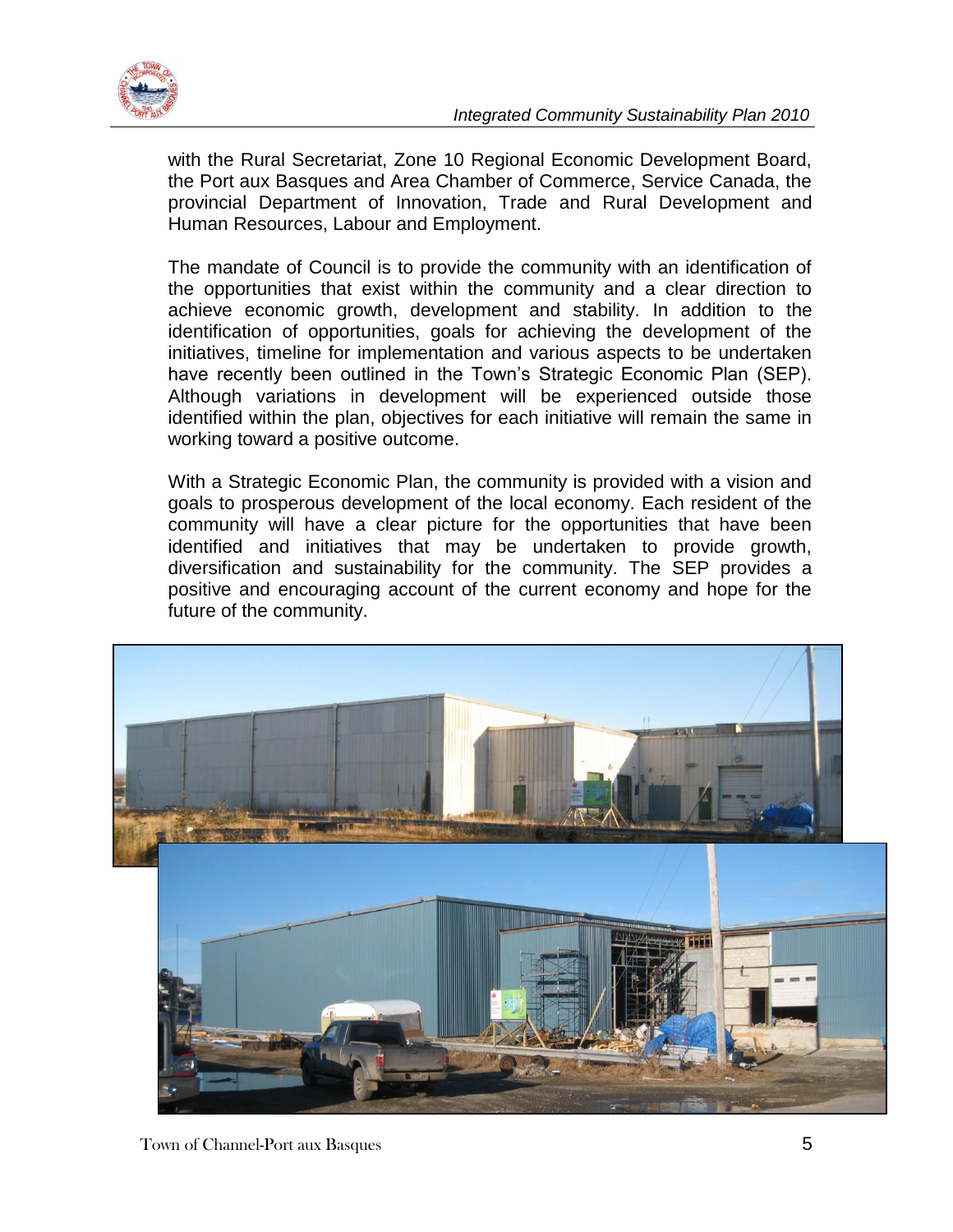



#### *2.3 Social and Cultural Sustainability*

<span id="page-7-0"></span>As with much of rural Newfoundland and Labrador, Channel-Port aux Basques has an aging community. The graying of the community presents challenges surrounding the social and cultural sustainability. Many of the traditional ways of life and aspects of culture are dependent on the passing of generations. This is impacted by the aging of a community, as are the services and areas of development.

The globalization of the world through technological advancements has provided the largest challenges in sustaining the social and cultural heritage of the community. With increased television, internet and telephone access to cultures throughout the world, the local culture has been significantly impacted. These pressures have been predominant among the youth of the region whom have the greatest immediate interactions through global communication. Instant and continued interactions with additional cultures in other regions of the world have affected areas such as fashion, music and even language.

These cultural influences have seemingly led to the decline of traditional values and aspects of culture that makes the community unique. Pop and Rap music genre's have become more common among the current youth, clothing styles are being influenced by popular trends worn by movie and television celebrities and slang language from other cultures has been incorporated into daily use. The rampant use of technology to gather information from other regions has created a cultural melting pot among various cultural groups worldwide. These cultural influences have become the greatest challenge to social and cultural sustainability. The traditional aspects of the social and cultural heritage are becoming bombarded by foreign influences. This challenge is magnified by the aging of the community and decline in the population where aspects of culture and social heritage have fewer opportunities to remain.

Although the average population decline for Newfoundland and Labrador was at 1.5%, Channel-Port aux Basques witnessed a decrease of 6.9%. Specifically, the population of the community decreased by 318 residents to 4,319. Although this percentage is lower than experienced in previous years, the continual decline of the community's population over the past 20 years has affected many aspects, including the social and cultural environment.

Having 60% of the community's population over the age of 40 years, the challenge for the community continues to be the retention of its youth. To maintain the population, tax and service base for the community, youth need to be retained. The passing of traditions and heritage of the culture is also dependent on the strength of the next generation. With a decreasing birth rate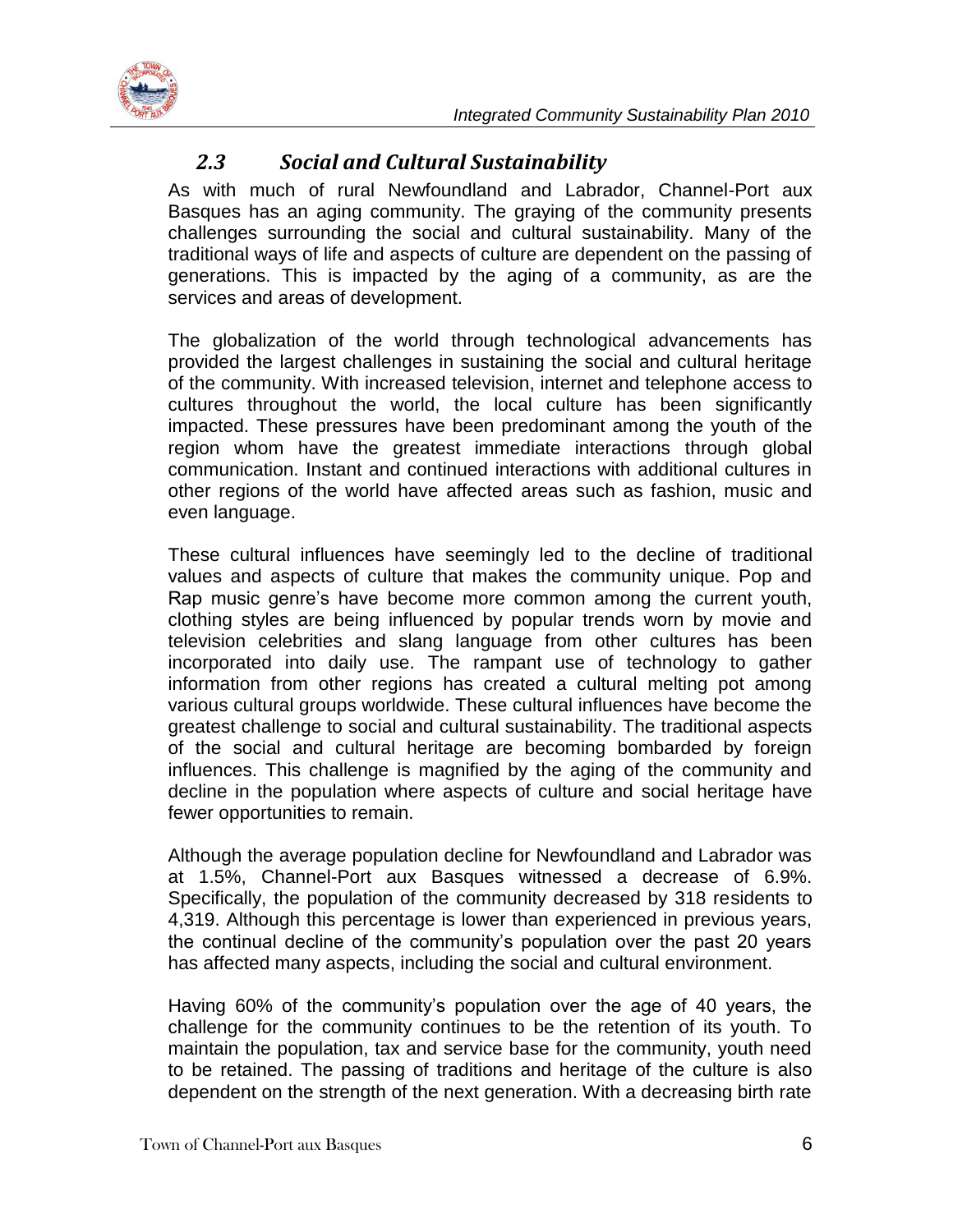

and retention of youth in the community, the social and cultural sustainability pillar is of grave importance to Channel-Port aux Basques.

Social and Cultural Sustainability is to be accomplished by all of the tools available to the Town and its partners. The Railway Heritage Centre will remain a beacon for cultural heritage. It provides reminders of generations past and traditional ways of life that have been passed down through history. This museum will continue to house significant artefacts used since settlement and stories of the community's history.

Another effort to preserve and sustain the community's heritage has been made through Come Home Year celebrations. The community held the inaugural event in 1985, with subsequent celebrations held in 1995 and 2005, with another Come Home Year being planned for the summer of 2010. These events provide a permanent connection between current and former residents and the community. It is also a grand stage for the preservation of the community's culture and social heritage. Many events, such as the Mummer's Dance, often feature local musicians. One such performer during the upcoming celebrations will be A. Frank Willis, who performs traditional Newfoundland music. This coupled with themes for the events which celebrate the community's history and way of life will contribute significantly to social and cultural sustainability for Channel-Port aux Basques.

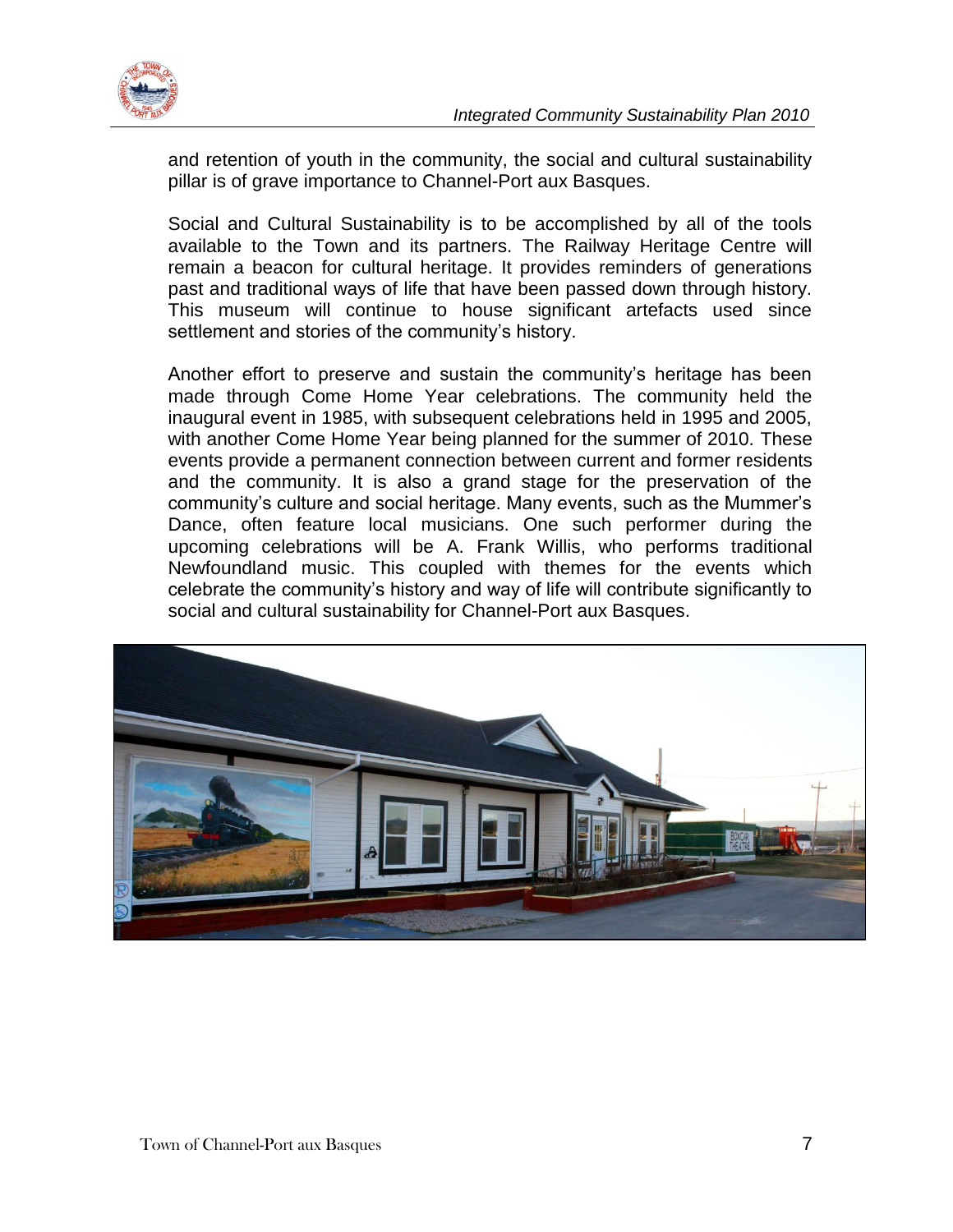

#### *2.4 Governance Sustainability*

<span id="page-9-0"></span>The Town will continue to build on its strengths of a very prudent approach to financial matters and community development and involvement through a transparent and welcoming governance style to ensure sustainability under this pillar.

#### *2.5 Issues Summary*

- <span id="page-9-1"></span>• Need to grow and diversify the local economy to provide employment and community economic sustainability.
- Provide available land for continued community growth, while ensuring no additional tax burden to the current and future residents of the community.
- Sewage treatment needs to be continued to negate effects on the local fresh and salt water ecosystems.
- Additional housing infrastructure options must be pursued to accommodate an aging population with changing needs.
- Continued upgrades to the community water system are needed to ensure a safe and reliable source for the future. This also includes the protection of the community watershed area from development.
- Need to attract new and former residents to the community to maintain an adequate tax base that does not place undue hardship on future generations. Focus on attracting youth should be a priority.
- Senior housing and health services to accommodate an aging population must be addressed. The demographic shift of the community, aided by an influx of aging residents from the outlying communities' places greater strain on health and housing services.
- Ensure a balance of residential, commercial and recreational spaces for all residents of the community.
- Need to ensure the cultural and social heritage of the community is maintained through the passing from one generation to the next. A record of the community's history and people must also be preserved in the local museum.
- Growth and development must occur with the preservation of cultural landscapes and heritage at the forefront.
- Cooperate with other municipalities in the region and the province to move forward the provincial waste management strategy.

Community sustainability principles will be adhered to through the achievement of community goals of various action plans addressing the economy, environment and social and cultural heritage of Channel-Port aux Basques.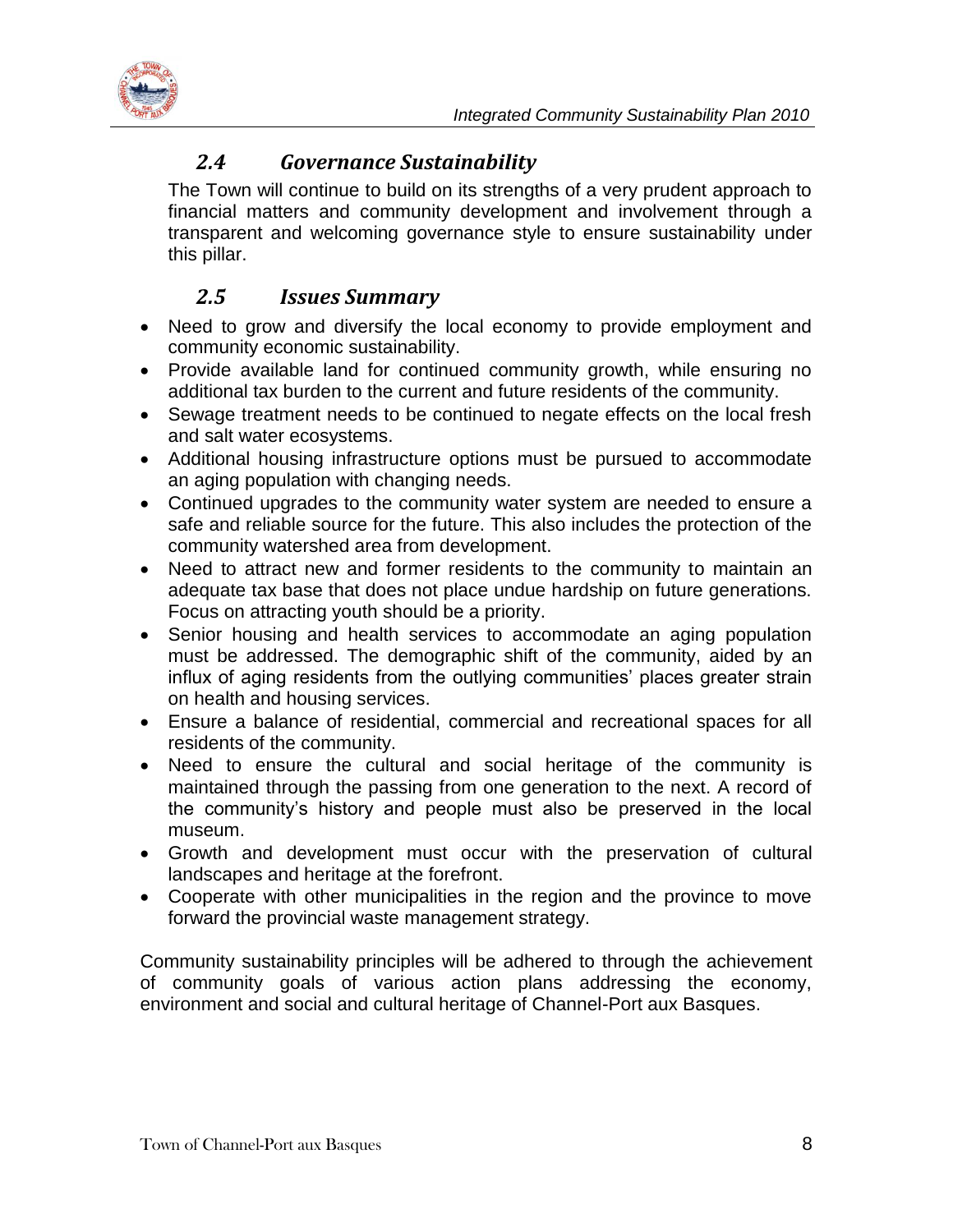

# <span id="page-10-1"></span><span id="page-10-0"></span>**3 MISSION STATEMENT, VISION AND GOALS**

#### *3.1 Mission Statement*

The Town of Channel-Port aux Basques strives to provide an exceptional quality of living in an environment based on opportunity, prosperity and safety. The Town fosters positive support for a diversified economy through business investment and upholds the commitment to being the Gateway to the island of Newfoundland for Industry, Transportation and Tourism.

#### *3.2 Vision Statement*

<span id="page-10-2"></span>The Town of Channel-Port aux Basques aims to be guided in the future by the following principles:

- Preserve the Town's heritage to learn from the past and plan for the future.
- Maintain and enhance our strong community spirit and exceptional quality of living, recognizing that people choose to live in Channel-Port aux Basques for a reason.
- Provide all citizens with a safe environment in which to access all services and amenities, including recreational and cultural activities.
- Encourage participation and involvement of all citizens in the growth, development and prosperity of the Town.
- Anticipate, recognize and support change within the community's people, culture and economy while utilizing new technologies.
- Develop and utilize partnerships of citizens, business and educational resources to form a stable and diverse economic base.
- Endorse, promote and assist in the advancement of economic prosperity and vitality that includes a diverse business mix and infrastructure to support business needs.
- Value and utilize the Town's strategic location as the Gateway to the Island of Newfoundland for economic growth.

#### *3.3 Community Goals*

<span id="page-10-3"></span>The following are community developed targets of sustainability which are consistent with the Vision and Mission of Channel-Port aux Basques in proceeding into the future.

1. Economic Growth and Diversification

To seek and encourage new business development and expansion within the community that range over multiple sectors of the economy. This will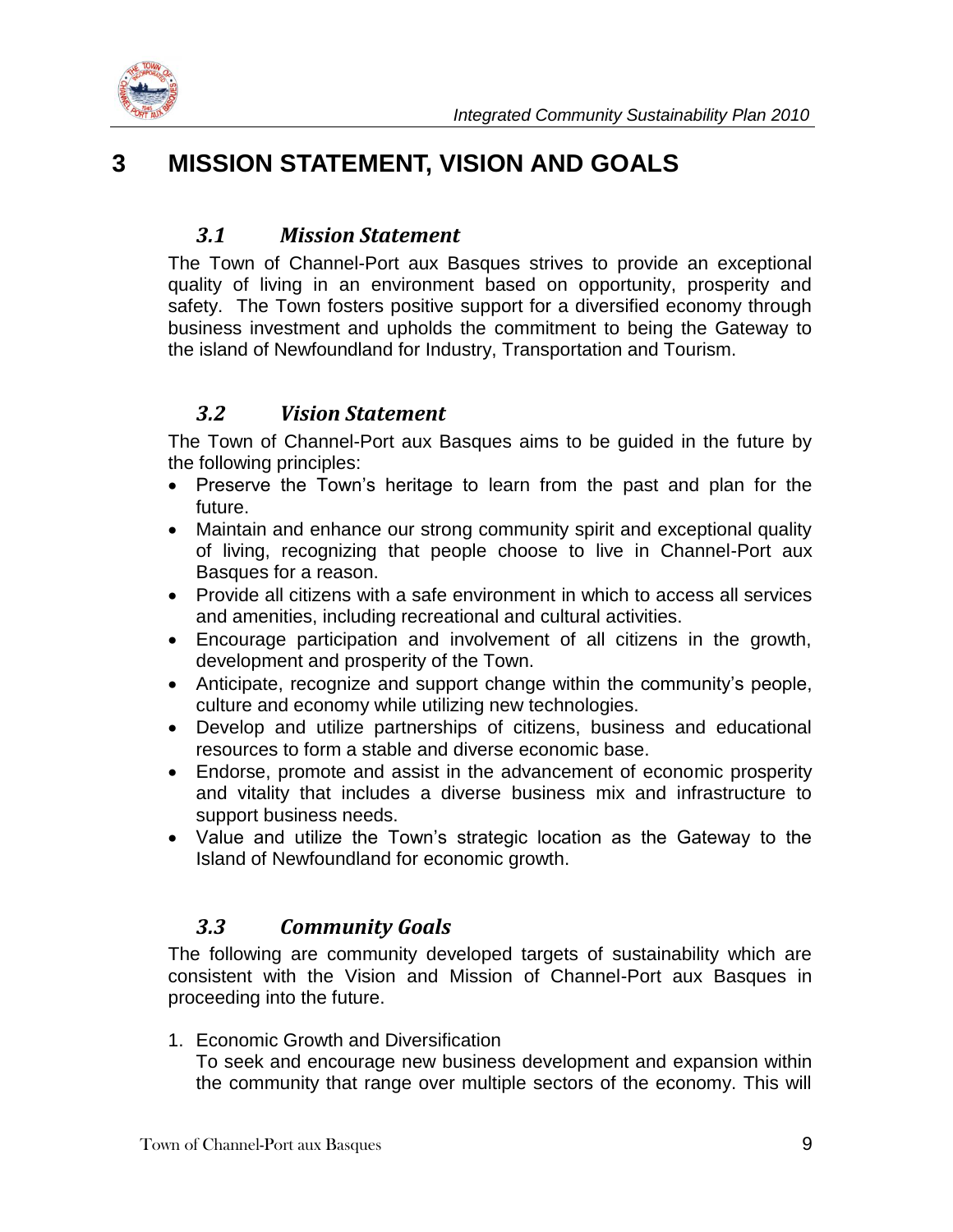

be explored through private and public partnerships in consultation with community partners, residents and the local business community.

2. Clean, Potable Water

To ensure an adequate and quality water supply for residents of the community. Protecting the watershed area from development and investing in upgrades to the water treatment system will assist in the maintenance of clean, potable water for the Town.

- 3. Preservation of the Local Cultural Heritage To maintain elements of the local way of life that has been prevalent for the past 100 years. An account of the community's history will be maintained in the local museum as well as providing opportunities to foster cultural expression by residents.
- 4. Strong Government Leadership To provide direction for the community in growth, development and provision of services that is expected by residents and within the fiscal parameters of the tax base.
- 5. Mitigation of Environmental Impact To reduce harm to the waterways and atmosphere through the treatment of sewage outfall, waste management, and road repair to reduce vehicle emissions. Mitigating the ecological footprint of today will allow for the sustainability of tomorrow's generation.
- 6. Sound Financial Management

To encourage community development, while operating within the financial parameters of the present tax base. The Town will not compromise the future of the community for present gains.

The community goals outlined from the vision of the community will be implemented through the Municipal and Strategic Economic Plans. By managing growth, development and infrastructure investment, Channel-Port aux Basques will ensure the sustainability of the community for many future generations.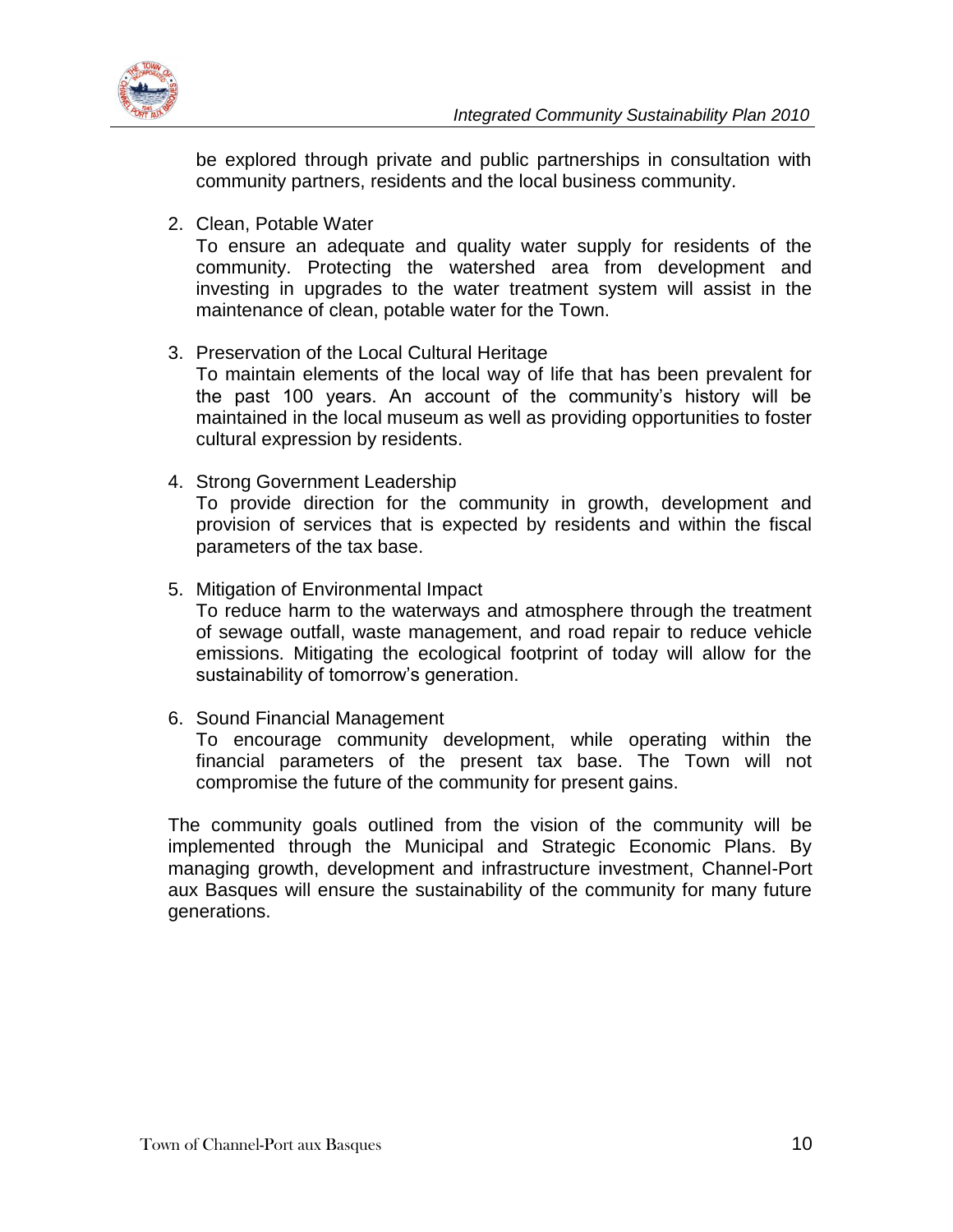

# <span id="page-12-0"></span>**4 ACTION PLAN**



#### *4.1 Action Plan*

<span id="page-12-1"></span>In large measure the Action Plan is a continuation of present practices and programs – protection of environmentally sensitive and hazard areas, continued support of heritage, social, cultural and recreational initiatives, which are managed under the current governance structures and the town's municipal plan and development regulations.

#### *4.2 Capital Works Action Plan*

<span id="page-12-2"></span>The Action Plan will help to carry out the Town's mission, vision and goals under the sustainability and development agenda as set out in the Municipal Plan, the Strategic Economic Plan and the Integrated Community Sustainability Plan.

The Town will:

- Access cost-shared federal-provincial infrastructure programs to invest in capital works projects, specifically upgrading water and sewer systems and pave existing roads.
- Work in conjunction with residents, organizations and resource personnel to implement identified municipal and economic initiatives.
- Promote growth of the local business sector to provide stability within the local economy through diversification.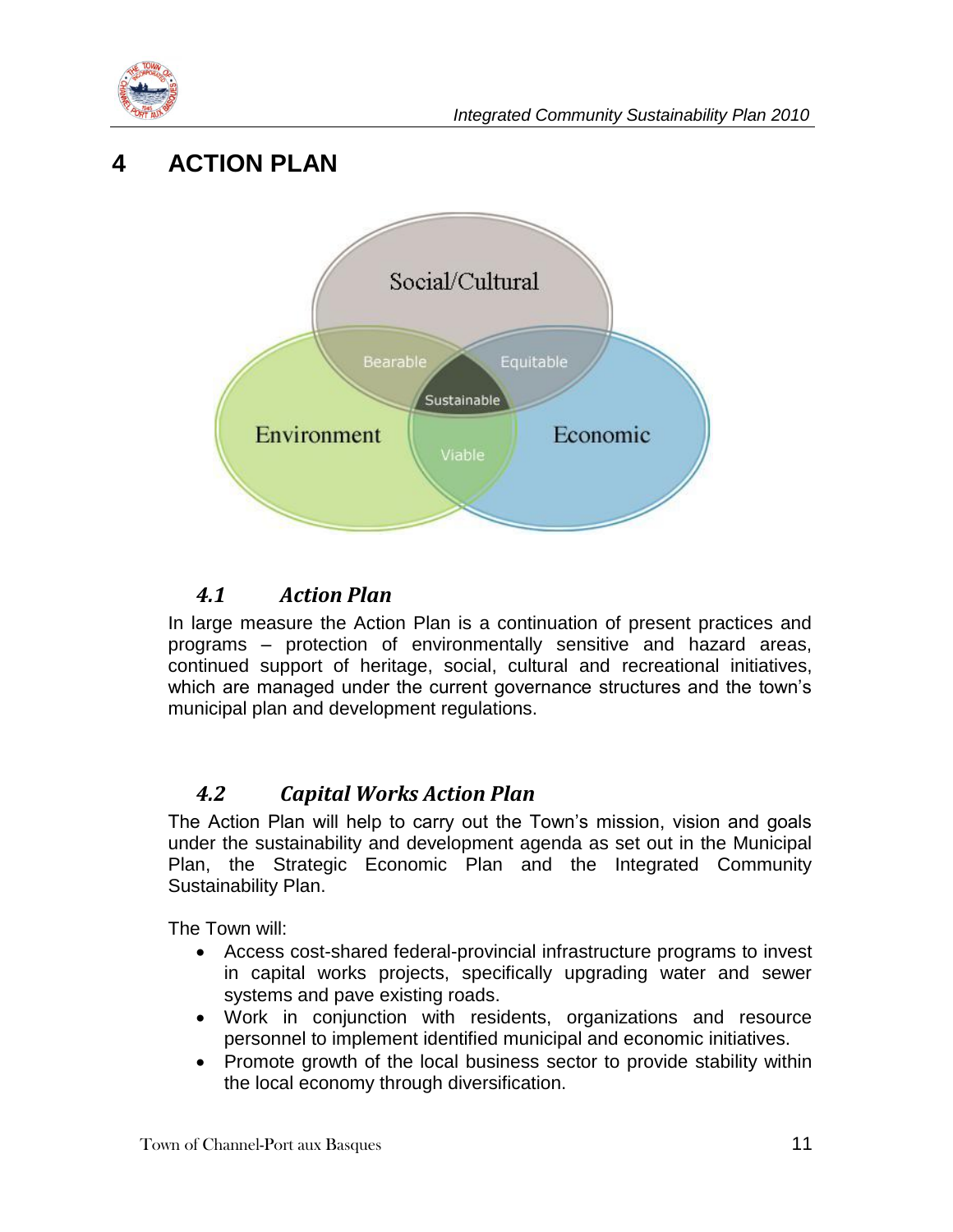

 Assist in the promotion of the best possible quality of life for the residents of the community through social, health and employment access.

As funding is secured, the Town will continue to implement various capital works projects identified in this document. A five-year projection of capital works projects will be identified by Council and the required capital requirements. This will enable the Town to seek funding from the provincial and federal governments in a timely manner.

The following tables are priorities identified by Council through the Municipal and Strategic Economic Plan processes. Included are various municipal works and economic development projects, along with identified leads and partnerships needed for inception. As funding is secured, various aspects of these initiatives will be pursued and developed.

| <b>Environment</b>                 | <b>Estimated</b> | <b>Contribution to</b>                     |
|------------------------------------|------------------|--------------------------------------------|
|                                    | Cost             | <b>Sustainability</b>                      |
| Sewage Outfall                     | \$3,000,000      | 1. Environment Ecosystem: reduce           |
|                                    |                  | the impact to waterways and                |
|                                    |                  | supported life.                            |
|                                    |                  | 2. Reduce long-term maintenance:           |
|                                    |                  | cost savings passed on to the              |
|                                    |                  | community.                                 |
| <b>Water Treatment Facility</b>    | \$1,000,000      | 1. Cleaner Water: upgrades to              |
| Upgrades                           |                  | maintain reliable and safe water to        |
|                                    |                  | residents.                                 |
|                                    |                  | 2. Additional residential hook-ups: to     |
|                                    |                  | accommodate expansions to                  |
|                                    |                  | Smallwood Drive.                           |
| <b>Provincial Waste Management</b> | <b>NA</b>        | 1. Reduce Landfills Sites: a regional      |
| Strategy                           |                  | initiative that will reduce landfill sites |
|                                    |                  | on the Southwest Coast by                  |
|                                    |                  | combining resources.                       |
|                                    |                  | 2. Increase recycling: this initiative     |
|                                    |                  | will encourage recycling and provide       |
|                                    |                  | outlets for more recycled materials.       |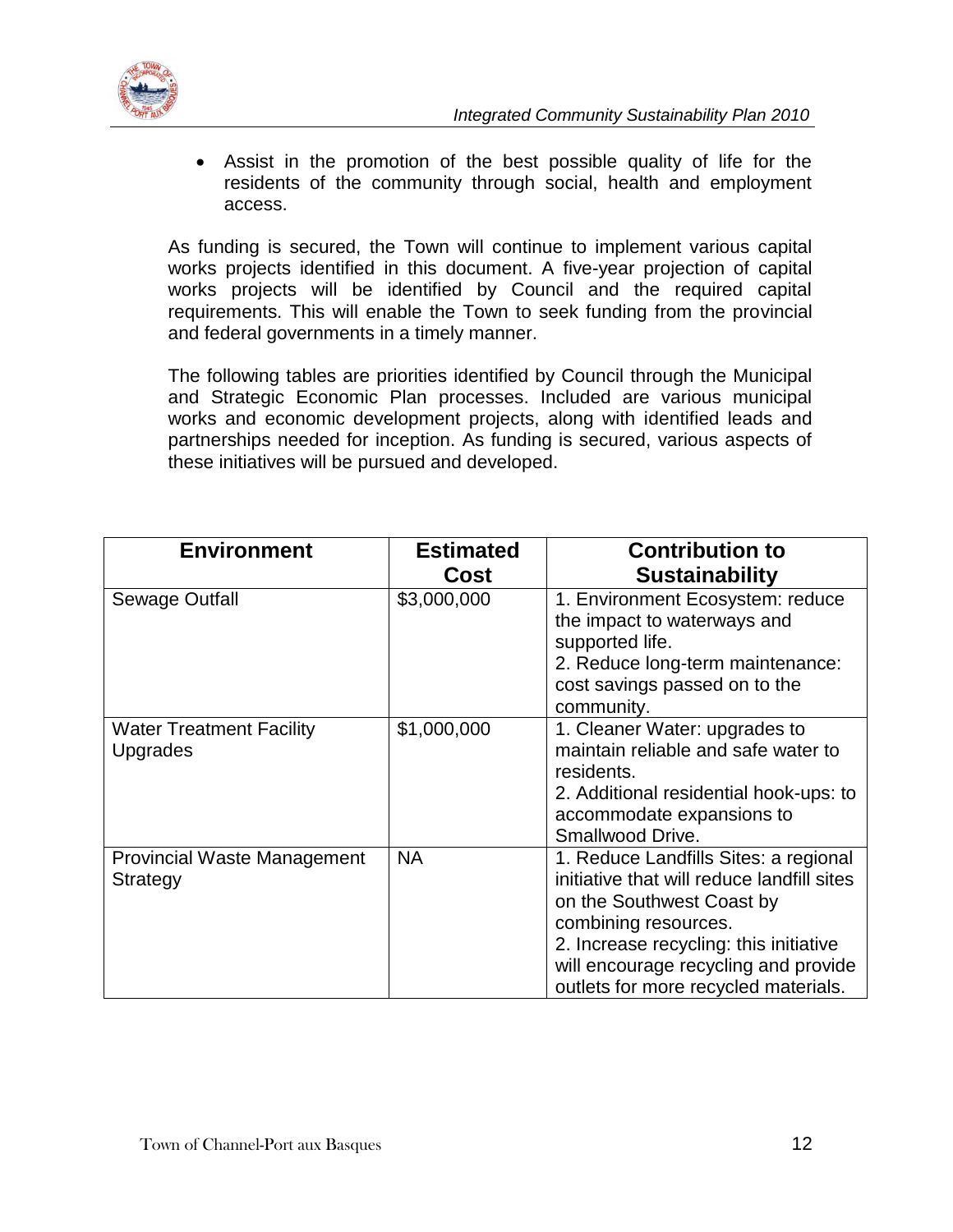

| <b>Economic</b>                                         | <b>Estimated</b><br>Cost | <b>Contribution to</b><br><b>Sustainability</b>                                                                                                                                                                                                           |
|---------------------------------------------------------|--------------------------|-----------------------------------------------------------------------------------------------------------------------------------------------------------------------------------------------------------------------------------------------------------|
| <b>Harbour Development</b>                              | \$76,327,650             | 1. Growth and diversification of the<br>main employer of the community for<br>the last century.<br>2. Increased employment<br>opportunities for residents.                                                                                                |
| Small-Medium Cruise Ship<br>Industry                    | \$150,000                | 1. Develop a sustainable industry in<br>tourism for economic growth.<br>2. Builds an industry on the strength<br>of the community, the harbour.                                                                                                           |
| Marina                                                  | \$222,392                | 1. Develop a sustainable industry in<br>tourism for economic growth.<br>2. Builds an industry on the strength<br>of the community, the harbour.                                                                                                           |
| <b>Fish Plant Development</b>                           | \$1,174,932<br>\$500,000 | 1. Maintain an economic tool for<br>development purposes.<br>2. Ability to create substantial<br>employment                                                                                                                                               |
| <b>Atlantic Small Scale Convention</b><br><b>Market</b> | \$100,000                | 1. Utilize location for year-round<br>economic infusion for community.                                                                                                                                                                                    |
| <b>Adventure Tourism</b>                                | \$750,000                | 1. Develop a sustainable industry in<br>tourism for economic growth.                                                                                                                                                                                      |
| <b>Downtown Restoration</b>                             | \$500,000                | 1. Creates identifiable commercial<br>centre for business investment.<br>2. Consistent with economic<br>development goals and objectives<br>3. Creates centralized business<br>area, reducing out of town trips,<br>access, and improved quality of life. |
| <b>Service Distribution Centre</b>                      | \$40,000<br>\$1,200,000  | 1. Enhances the economy of the<br>community by working in<br>conjunction with the main<br>employer's services.<br>2. Infrastructure and land to support<br>the initiative.                                                                                |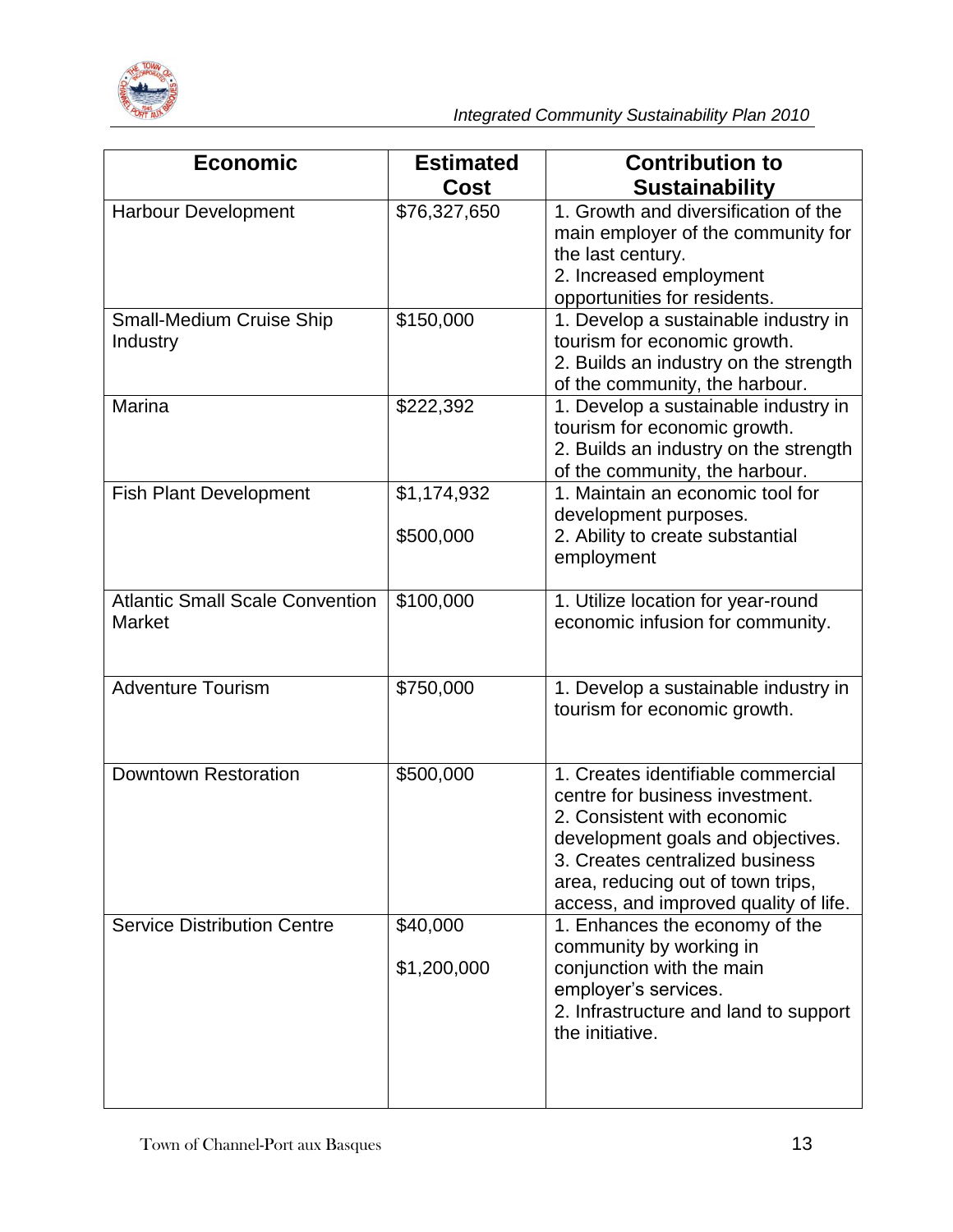

| Oil & Gas Manufacturing and<br>Servicing                     | \$80,000  | 1. Current infrastructure and<br>geography to service a growing                                                                                                                                                                           |
|--------------------------------------------------------------|-----------|-------------------------------------------------------------------------------------------------------------------------------------------------------------------------------------------------------------------------------------------|
|                                                              | \$800,000 | industry.<br>2. Opportunity to provide great<br>employment opportunities for the                                                                                                                                                          |
|                                                              |           | community.                                                                                                                                                                                                                                |
| <b>Business Information and</b><br><b>Attraction Package</b> | \$6,000   | 1. Can play a major role in the<br>attraction and establishment of<br>businesses to the community.<br>2. A great tool to provide all<br>information to current and potential<br>business that can create<br>employment for the residents. |

| <b>Social/Cultural</b>                                        | <b>Estimated</b><br>Cost | <b>Contribution to</b><br><b>Sustainability</b>                                                                                                                                                                    |
|---------------------------------------------------------------|--------------------------|--------------------------------------------------------------------------------------------------------------------------------------------------------------------------------------------------------------------|
| <b>Community Professional</b><br><b>Recruitment Committee</b> | <b>NA</b>                | 1. Assist in providing reliable and<br>adequate health, and service<br>professionals demanded by<br>residents.                                                                                                     |
| <b>Youth Centre</b>                                           | \$428,000                | 1. Provide youth with supports to<br>allow them to grow into productive<br>members of the community, enter<br>the workforce and remain in the<br>local Town.                                                       |
| Daycare                                                       | \$594,500                | 1. Serve as an attraction tool for<br>professionals.<br>2. Allow single parents and low<br>income residents to enter the<br>workforce.                                                                             |
| <b>Bruce II Sports Centre</b><br><b>Upgrades</b>              | \$706,000                | 1. Provide social interaction<br>mediums to residents.<br>2. Promote a healthy lifestyle to the<br>community.<br>3. Assist in the attraction of<br>professionals to the community.                                 |
| <b>Expatriates Marketing</b>                                  | \$50,000                 | 1. Attract former residents back to<br>the community to increase the<br>population and youth base.<br>2. Allow for greater support of the<br>services being provided in the<br>community through a larger tax bas. |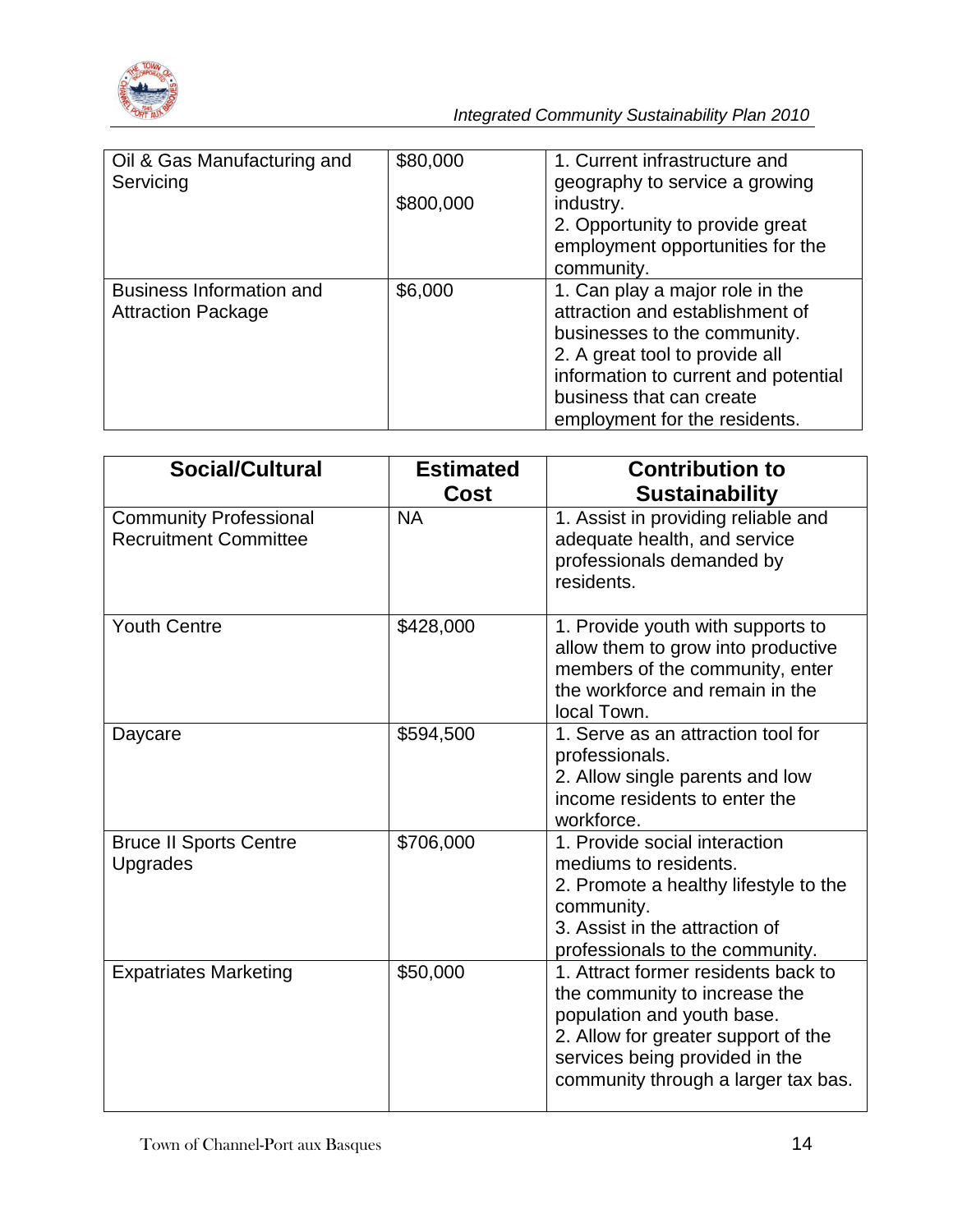

| <b>Housing Development</b>   | \$750,000   | 1. Housing growth promotes growth<br>of the local economy and additional<br>living options for the seniors of the<br>community, new residents and those<br>relocating from the region.                                                                                                                                               |
|------------------------------|-------------|--------------------------------------------------------------------------------------------------------------------------------------------------------------------------------------------------------------------------------------------------------------------------------------------------------------------------------------|
| Education                    | \$3,900,000 | 1. Promotes growth and<br>development of the youth of the<br>region.<br>2. Entices businesses to locate to<br>the community due to an<br>experienced workforce.                                                                                                                                                                      |
| Railway Heritage Museum      | \$250,000   | 1. Heritage Preservation: a location<br>to preserve the artefacts and stories<br>of settlement and traditional ways of<br>life for future generation.<br>2. Outlet for Traditional Products: a<br>selling medium for homemade<br>products that are traditional to the<br>local culture.                                              |
| <b>Come Home Year Events</b> | \$50,000    | 1. Resident Connection: provide<br>current residents with a sense of<br>pride on the community and<br>continue to provide former residents<br>with a connection to the community.<br>2. Traditional Stage: allows an outlet<br>for traditional social and cultural<br>aspects of the community, including<br>music, dance and dress. |

| <b>Governance</b>                | <b>Estimated</b><br>Cost | <b>Contribution to</b><br><b>Sustainability</b>                                                                                          |
|----------------------------------|--------------------------|------------------------------------------------------------------------------------------------------------------------------------------|
| Maintaining existing debt levels | <b>NA</b>                | 1. Ensures that the Town remains<br>viable and is able to fund essential<br>programs and public works                                    |
| <b>Road Repairs</b>              | \$3,000,000              | 1. Reduced long-term maintenance:<br>cost savings passed on to the<br>community residents.<br>2. Improve driving and resident<br>safety. |
| <b>Town Garage Replacement</b>   | \$1,000,000              | 1. Reduce escalating repair costs to<br>residents of community.<br>2. Location in industrial area to be<br>consistent municipal plan.    |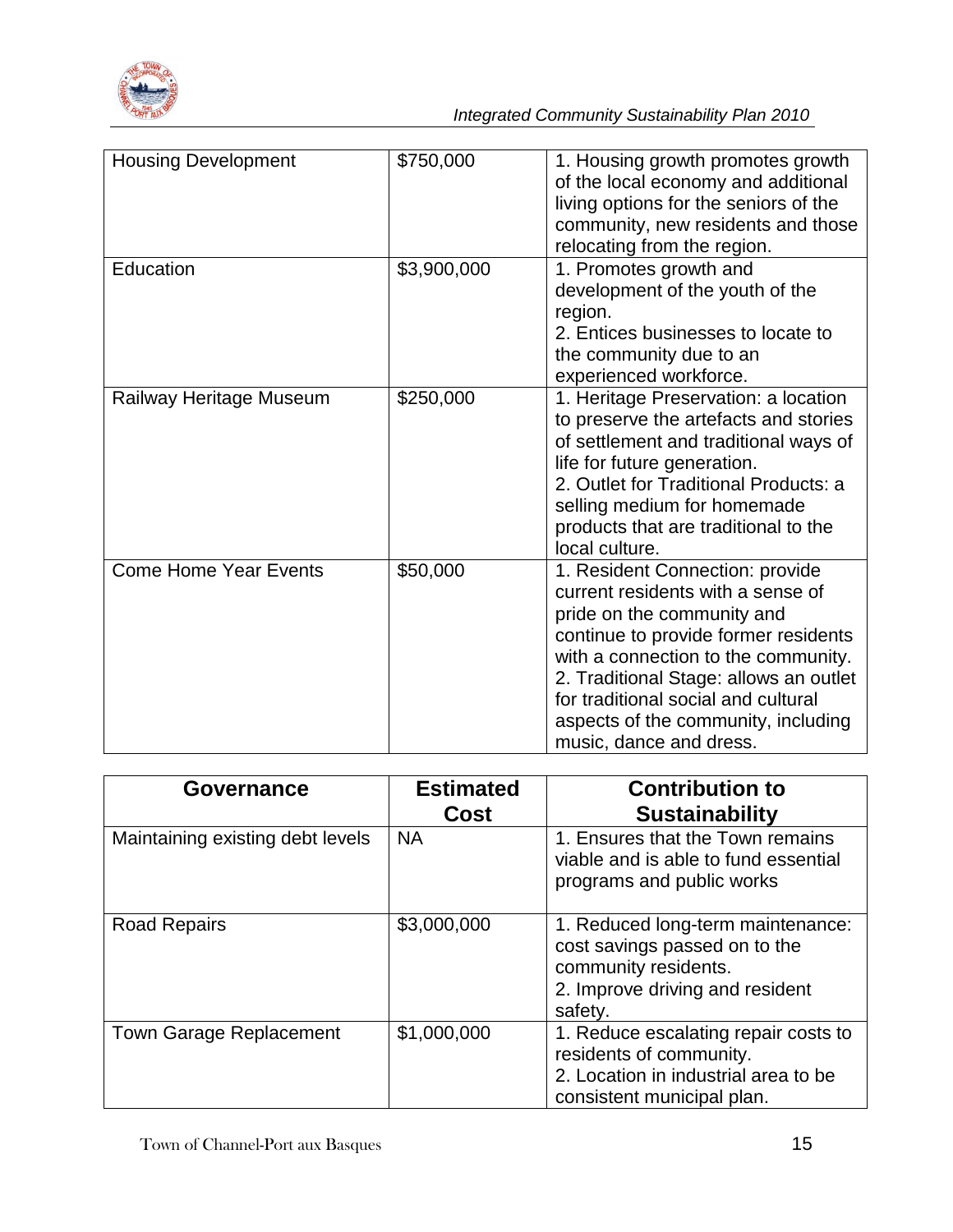

#### <span id="page-17-0"></span>*4.3 Partnerships*



The Action Plan outlined will be a community effort with multiple partnerships created to achieve desirable outcomes. Many of the initiatives within the action plan are partnerships between the Town and community organizations or governmental departments.

Under the environment sustainability pillar, sewage outfall, water treatment, and the waste management strategy will all be undertaken in partnership with the Department of Environment and Conservation, and the Department of Municipal Affairs. In addition, the residents of the community will also be encouraged to recycle any possible materials to reduce the impact on the local environment.

Economic sustainability initiatives will have a variety of partnerships formed depending on the project and applicable organizations. Most of the common economic partnerships the Town forms are with Service Canada, the Atlantic Canada Opportunities Agency, the Department of Human Resources, Labour and Employment, and the Department of Innovation, Trade and Rural Development. The local business community will also be a partner with the Town on restoration of the downtown, oil and gas manufacturing and servicing, and development of the adventure tourism market.

The Social and Cultural sustainability action items will require partnerships with various local organizations. The Community Professional Recruitment Committee should be lead by the local Dr. Charles L. LeGrow Health Foundation, a non-profit organization that assists in raising capital for equipment at the local hospital and the attraction of health professionals to the community. On unique developments, such as a regulated daycare for the community, the Town has partnered with Western Health, the Port aux Basques and Area Chamber of Commerce, and the Community Education Network. The Come Home Year festival is organized by a local committee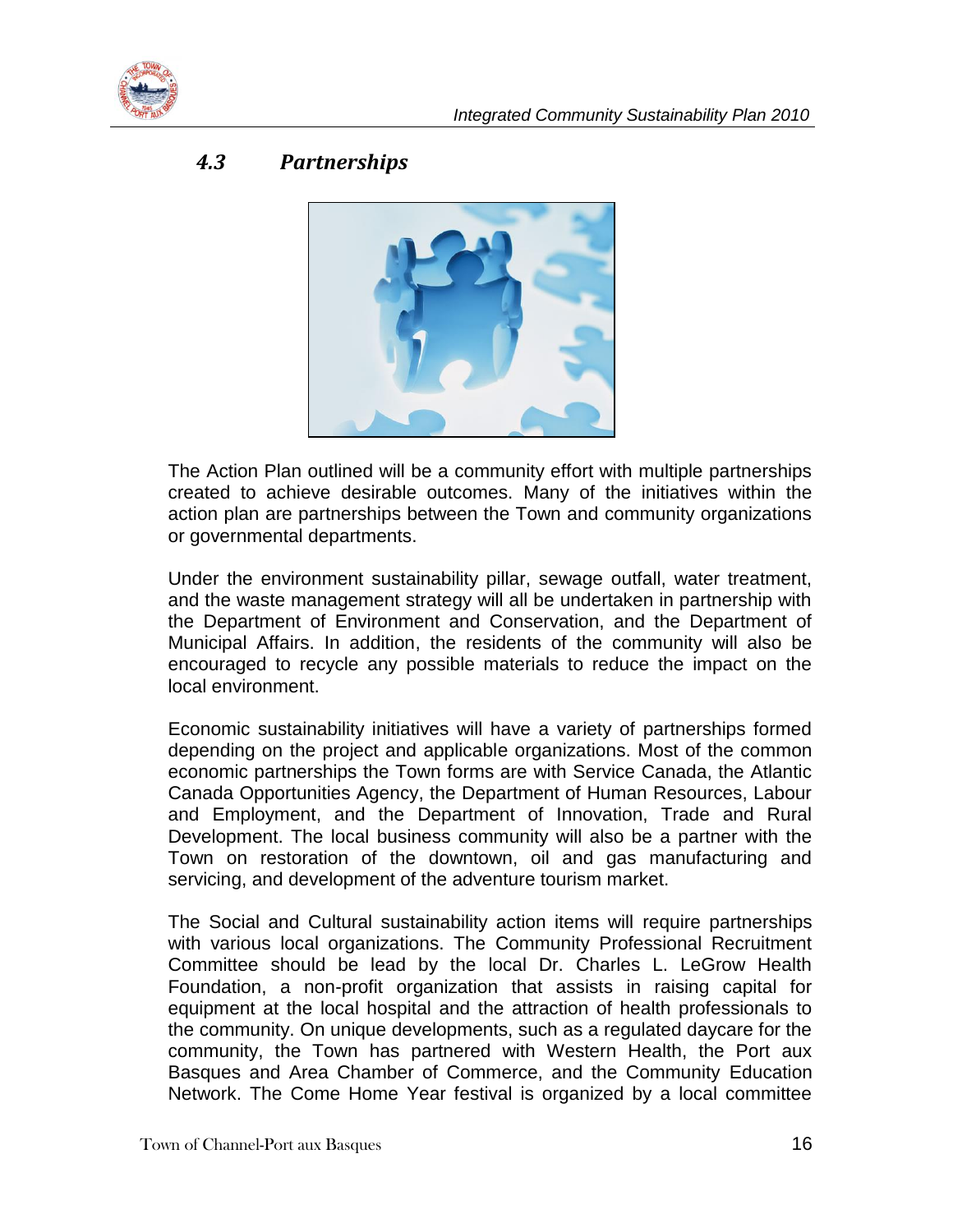

that is supported by the Town and the Railway Heritage Museum is spearheaded by the Historical Society in collaboration with Council.

The Council of Channel-Port aux Basques will provide leadership and guidance in creating sustainable municipal governance. Working with local organizations and residents of the community, Council will encourage participation in the democratic process of municipal governance. Strong leadership and effective guidance of the community is essential in maintaining a vibrant community that strives toward growth and development.

Partnerships are crucial in providing sustainability for Channel-Port aux Basques. Working with federal and municipal governments, in conjunction with community organizations and residents will enable the community to grow and prosper for future generations.

#### *4.4 Implementation and Compliance Monitoring*

<span id="page-18-0"></span>The Channel-Port aux Basques Municipal and Strategic Economic Plans present the community's vision for sustainable development for the Town. The policies, regulations, services and investments will all be used to promote sustainable development through the goals of the community.

Successful implementation of both the Municipal and Economic Plans involves:

- Adoption and support of annual municipal and five year capital works budgets.
- Commitment to revision of Municipal and Strategic Economic Plans every five years and regular updating of the ICSP.
- Commissioning and implementing recommended studies
- Work with community citizens, groups, resources and organizations to achieve the goals outlined by the community

Compliance monitoring is achieved through annual reviews of each of the progress made on each of the action items, tied where pertinent to the annual budget review process.

The day to day responsibility for ensuring that the program is carried out rests with the Town's chief administrative officer – the town clerk/manager. This is accompanied by Council and committees of Council oversight.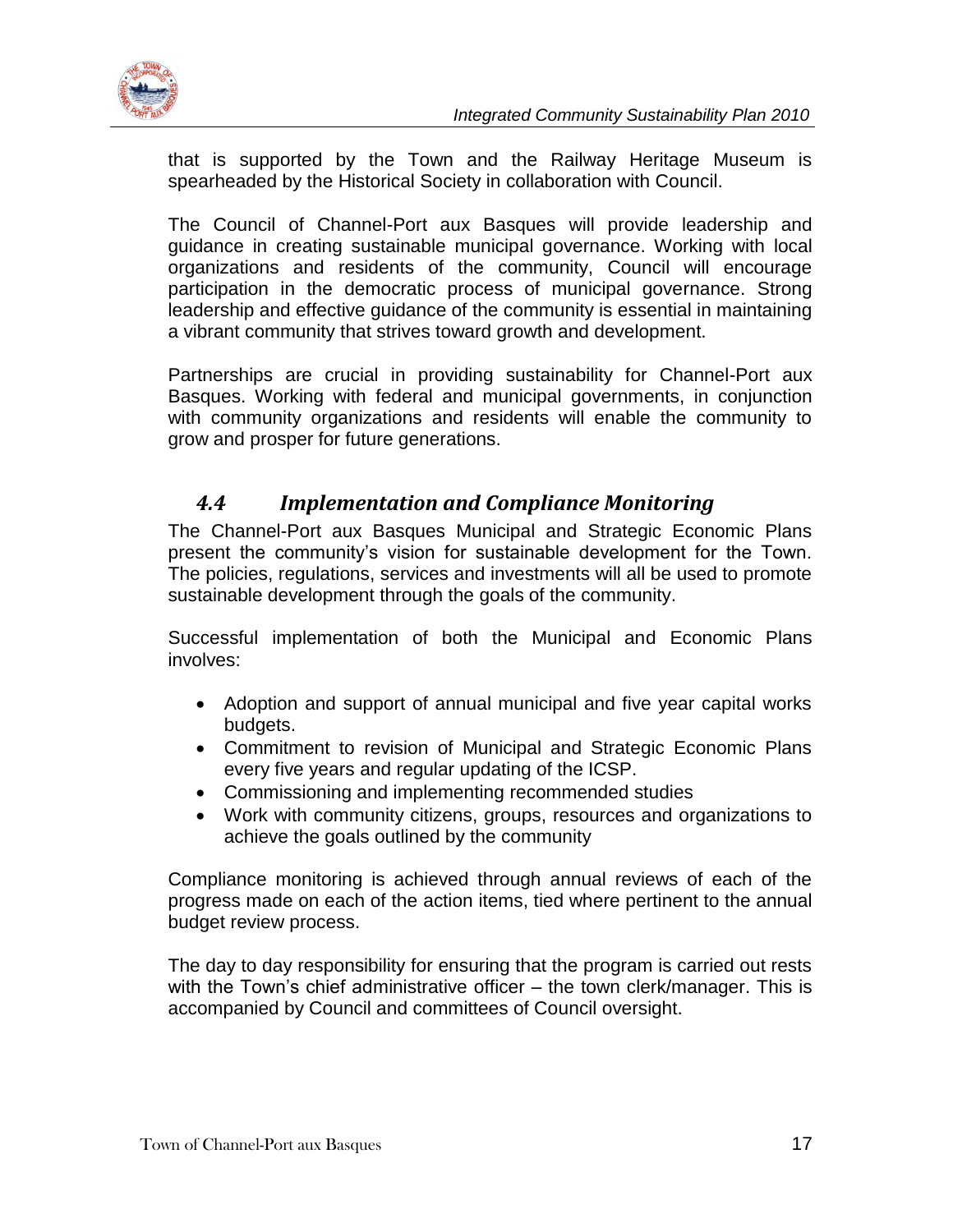

# <span id="page-19-1"></span><span id="page-19-0"></span>5 CONSULTATIONS AND COMMUNITY ENGAGEMENT

#### *5.1 Strategic Economic Plan and ICSP*

In attempting to identify and prioritize community development opportunities available to Channel-Port aux Basques, community consultation sessions were held to provide residents with access and input to the Strategic Economic Plan and Municipal Plan process. This initial session was held on September  $29<sup>th</sup>$ , 2008. Advertising of these sessions were made through the local newspaper, The Gulf News, as well as on Rogers Cable community channel and the Bruce II Sports Centre informational sign. Personal emails were also sent to all business interviewees and additional community contacts to be forwarded to any member of the community. To allow unbiased and open participation, Baxter House of the Government of Newfoundland Department of Innovation, Trade and Rural Development was solicited as the facilitator for the sessions.

The initial Community Development Session drew 19 members of the community for participation. During the first consultation residents were asked to provide development opportunities they deem relevant to the community. These suggestions were not analyzed in length or in reference to limitations. Discussions among the attendees lead to a great deal of input and identification of multiple opportunities. The initiatives received included harbour development, a freight distribution centre, Grand Bay West Beach tourism, and car rental services. In addition, there were unique opportunities in the small scale Atlantic convention market, services for seniors, hospital services, adventure tourism, and a daycare among others.

Initiatives presented and discussed spanned over a vast array of sustainability. The list of opportunities identified during the first community development session totaled 40, with some overlap and relating initiatives. Please see Appendix A for a listing of all opportunities identified during this session.

Building on the initial community development session, the second follow-up session was held on October  $6<sup>th</sup>$ , 2008, drawing 20 residents and built on the progress made previously. Facilitator Baxter House called for additional development opportunities that may come from new attendees or developments since the last session. Several new initiatives were put forward and lightly discussed.

The goal of a second community development session was to prioritize the indicated opportunities and apply weighted criteria to determine the most feasible initiatives to develop. All residents were given three selections toward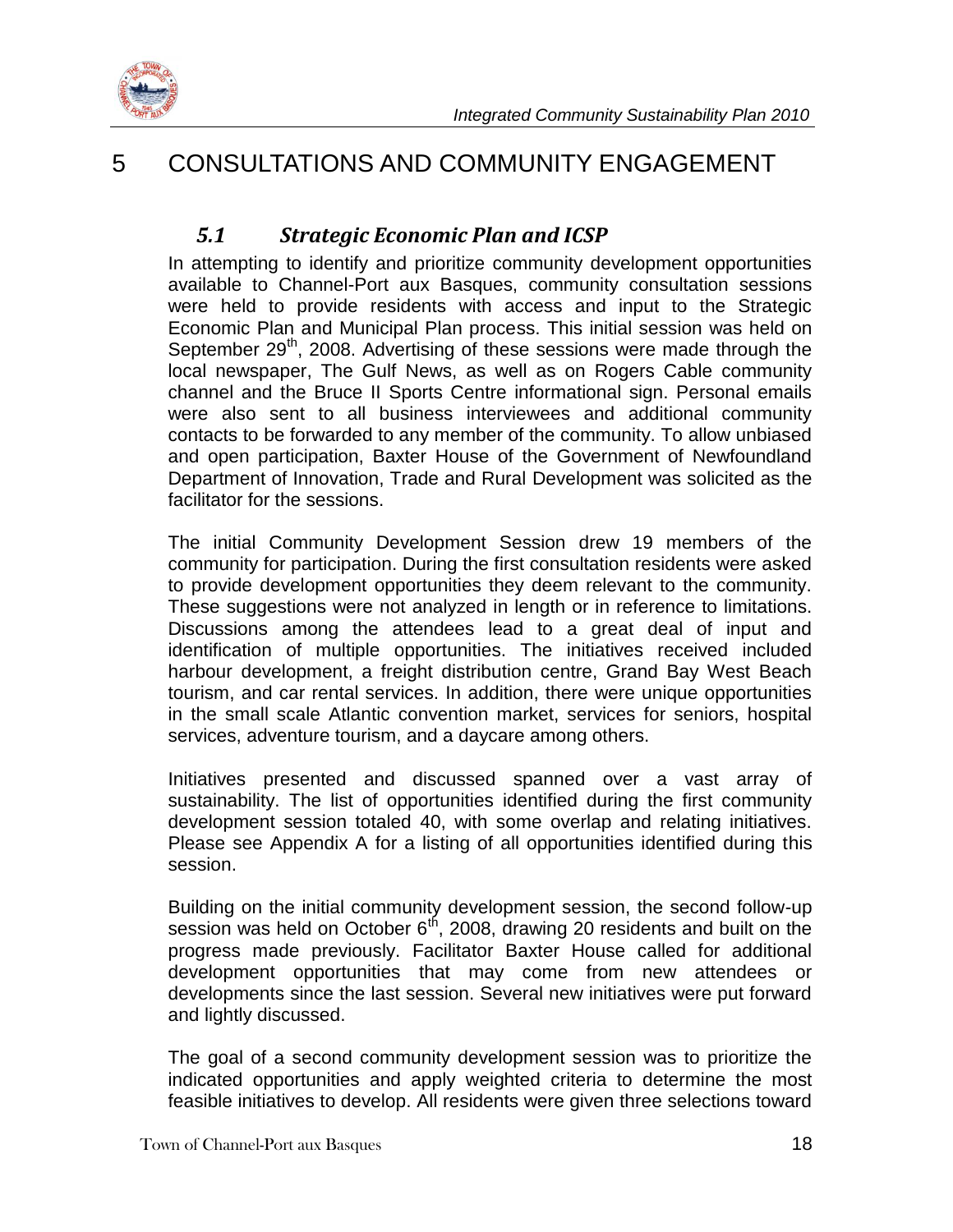

the 40 initiatives. These selections could all be used toward one initiative or spread over three. Upon all residents making their selections, a list of the top ten selected opportunities were determined.

With a listing of the top initiative priorities for the community, weighted criteria were then applied to each opportunity to determine their feasibility. The criteria determined by residents of the community were:

- Sustainability of initiative
- Labour skills available
- Barriers to development
- Community support
- Creates employment
- Community lead group
- Environmental impact
- Financing availability
- Available infrastructure

Having determined these criteria, any future opportunities or initiatives brought forward to the community can be easily evaluated to determine the feasibility. This process provided both insight and participation into the Municipal Plan and Strategic Economic processes for the residents. The result of the community development sessions allowed residents to identify opportunities, prioritize them and apply criteria to determine their feasibility. Upon completion of this process, the following initiatives were ranked:

- 1.) Housing
- 2.) Lay-Down Space
- 3.) Freight Distribution Centre
- 4.) Channel Lighthouse Development
- 5.) Youth Centre Daycare
- 6.) Harbour Development
- 7.) Expansion of Hospital Services
- 8.) Access to Marine Atlantic Docks
- 9.) Local Investments
- 10.) Moratorium on Business Tax

Various external factors and future developments will ultimately impact the development and progress on any of the above initiatives. Further investigation of all initiatives presented during the community consultations has been completed during the development of this report to specifically determine the feasibility of each. All avenues of development has been explored specifically regarding the funding necessary for development, environmental regulations, needs of the community, legal implications and other various aspects to each initiative.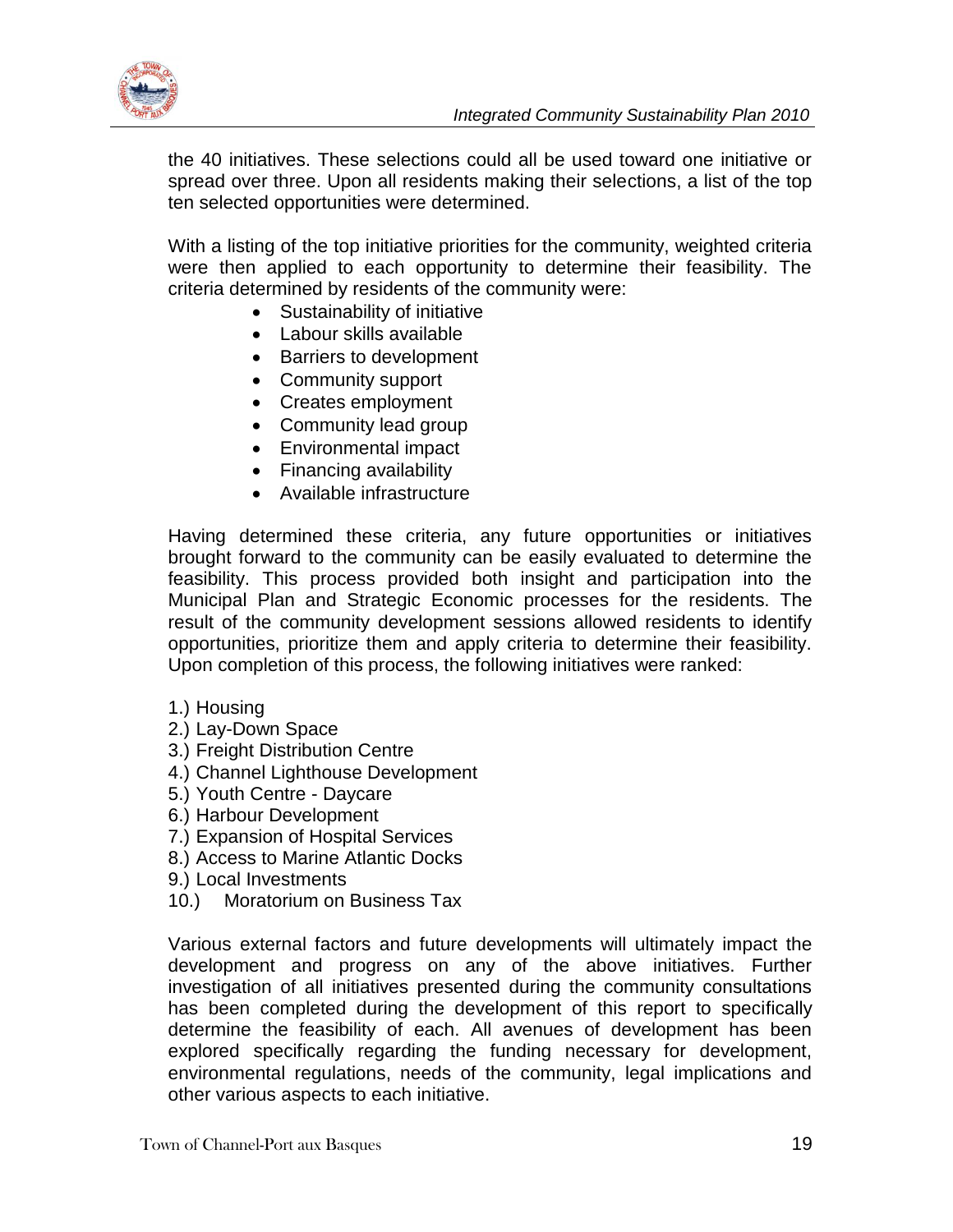

#### *5.2 Consultations and Community Engagement*

<span id="page-21-0"></span>Essential components of the consultation process during the preparation of the ICSP included the consultations that were carried out during the preparation of the Strategic Economic Plan, and, the preparation of the Municipal Plan. The SEP consultation process is documented elsewhere in this document. A public consultation for the Municipal Plan was carried out on March  $10<sup>th</sup>$ , 2010. The planning consultant, council members and senior staff were present for these afternoon and evening sessions. This was advertised in the Gulf News and the community channel, as well as posted around Town. Little public interest was evinced for the March 10<sup>th</sup> session.